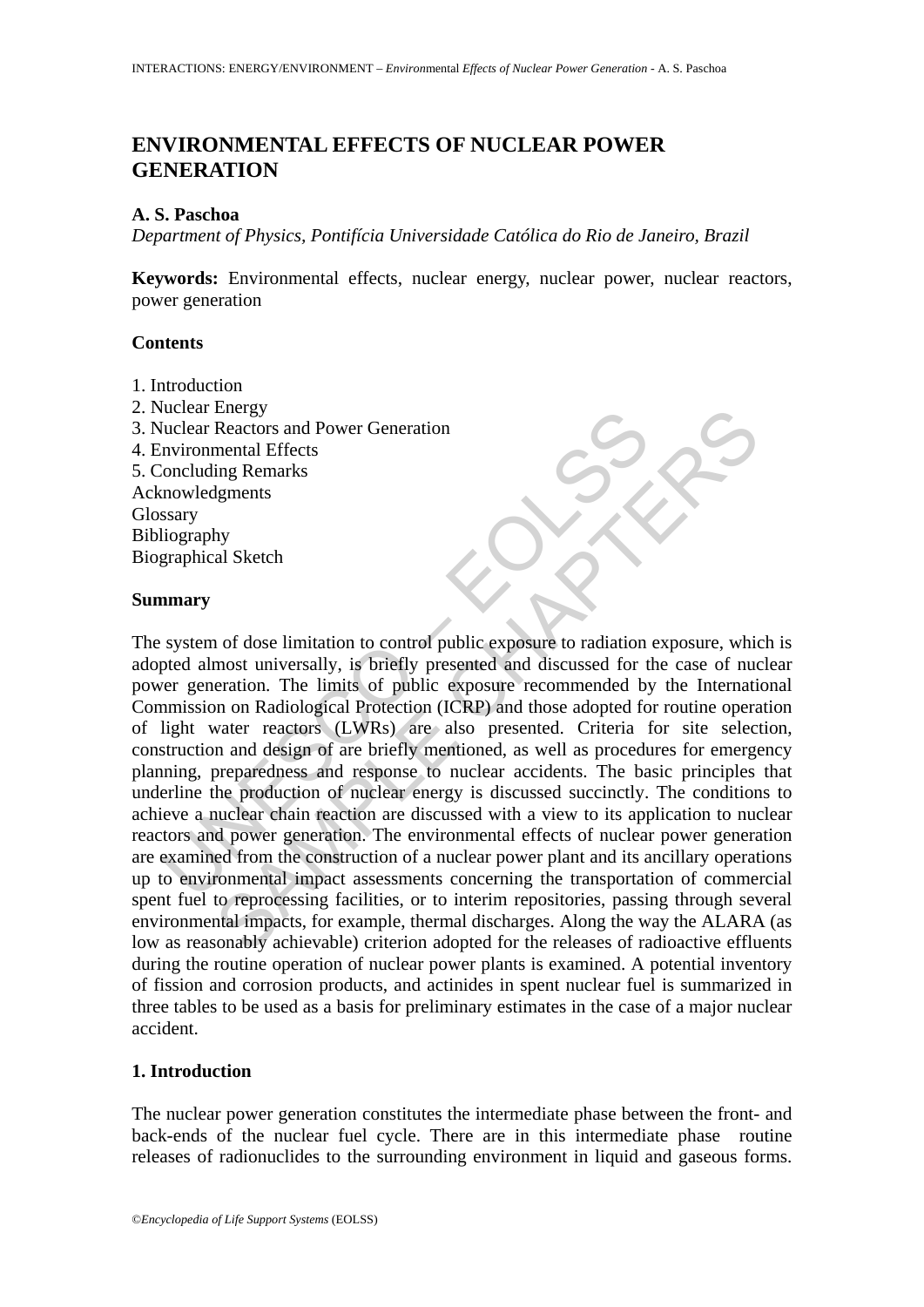As far as the environmental effects of these routine releases are concerned a system of dose limitation to control public exposure to radiation is adopted in mostly all cases. This system of dose limitation is based in a tripod which includes the justification of a practice, the optimization of protection of public exposure, and dose limits for public exposure. Usually the concept of collective effective dose per unit of practice is used in the justification of a practice and in the optimization of protection. In the case of nuclear power generation the unit of practice is the unit of electrical energy generated, that means MW(e); while the unit of collective effective dose is man.sievert (man.Sv). It should be noted, however, that part of the collective dose may be received somewhere in the future. The concept of effective dose commitment to a critical group of individuals is then introduced to further limit future individual doses (that means, doses to typical members of a critical group). Moreover, in the case of exposures to the members of the public, when dose limits are used as constraints for optimization, one should be aware that some conceptual difficulties will appear. Optimization is a source-related requirement, while a dose limit is essentially an individual-related requirement. To avoid that a single practice be inhibit, for example the construction of a second nuclear power plant in the same site where there is one, even when optimization would allow it, small fractions of the dose limit should be allocated to each practice. Thus, exposures from more than one practice would be allowed to overlap.

some conceptual difficulties will appear. Optimization is<br>uirement, while a dose limit is essentially an individual-relate<br>d that a single practice be inhibit, for example the construction or<br>er plant in the same site whe conceptual difficulties will appear. Optimization is a source-rel<br>t, while a dose limit is essentially an individual-related requirement<br>at single practice be inhibit, for example the construction of a second nuc<br>in it in Fission and corrosion products are in the primary coolant of nuclear reactors in a variety of concentrations. When one assumes that a fraction of one percent of the fuel fails, and a leak occurs at a small rate across the heat exchanger, trace amounts of fission and corrosion products find their way to the steam generator (or the secondary system). Some of these trace radionuclides present in the primary and/or secondary coolant loops may be released in several ways, including, for example, pressurizers, steam valves, seals, and pipes. The atmosphere of the nuclear reactor containment vessel retains the gaseous and volatile radionuclides, while the liquid ones go to floor drains and retention tanks. A system of radioactive waste treatment and retention, the Radwaste system, is design to work in such a way that most of the radionuclides in the containment vessel and in the retained tanks are not released. However, small amounts are released in accordance with the ALARA principle. This means that releases are to be made in a way "to ensure that the magnitude of the individual doses, the number of people exposed, and the likelihood of incurring exposures where these are not certain to be received, are all kept as low as reasonably achievable , economic and social factors being taken into account."

By and large, annual averages of the effective dose equivalent received due to nuclear power generation in the world are of the order of  $0.1 \mu Sv.y^{-1}$ , while the annual dose limits adopted for light water reactors (LWRs) lie between  $0.10$  and  $0.25$  mSv.y<sup>-1</sup>. This means that the world annual averages are less that one thousandth the adopted limits for nuclear power generation. Moreover. The International Commission on Radiological Protection (ICRP) recommends that the limit for public exposure should be  $1 \text{mSv.y}^{-1}$ . A higher value of annual effective dose can be allowed in one single year, however, provided that the average over 5 years does not exceed  $1 \text{mSv.y}^{-1}$ .

One aspect of the routine releases of radionuclides from nuclear power generation deserves further attention. Three radionuclides,  ${}^{3}H$ ,  ${}^{85}Kr$  and  ${}^{14}C$  with half-lives 12.3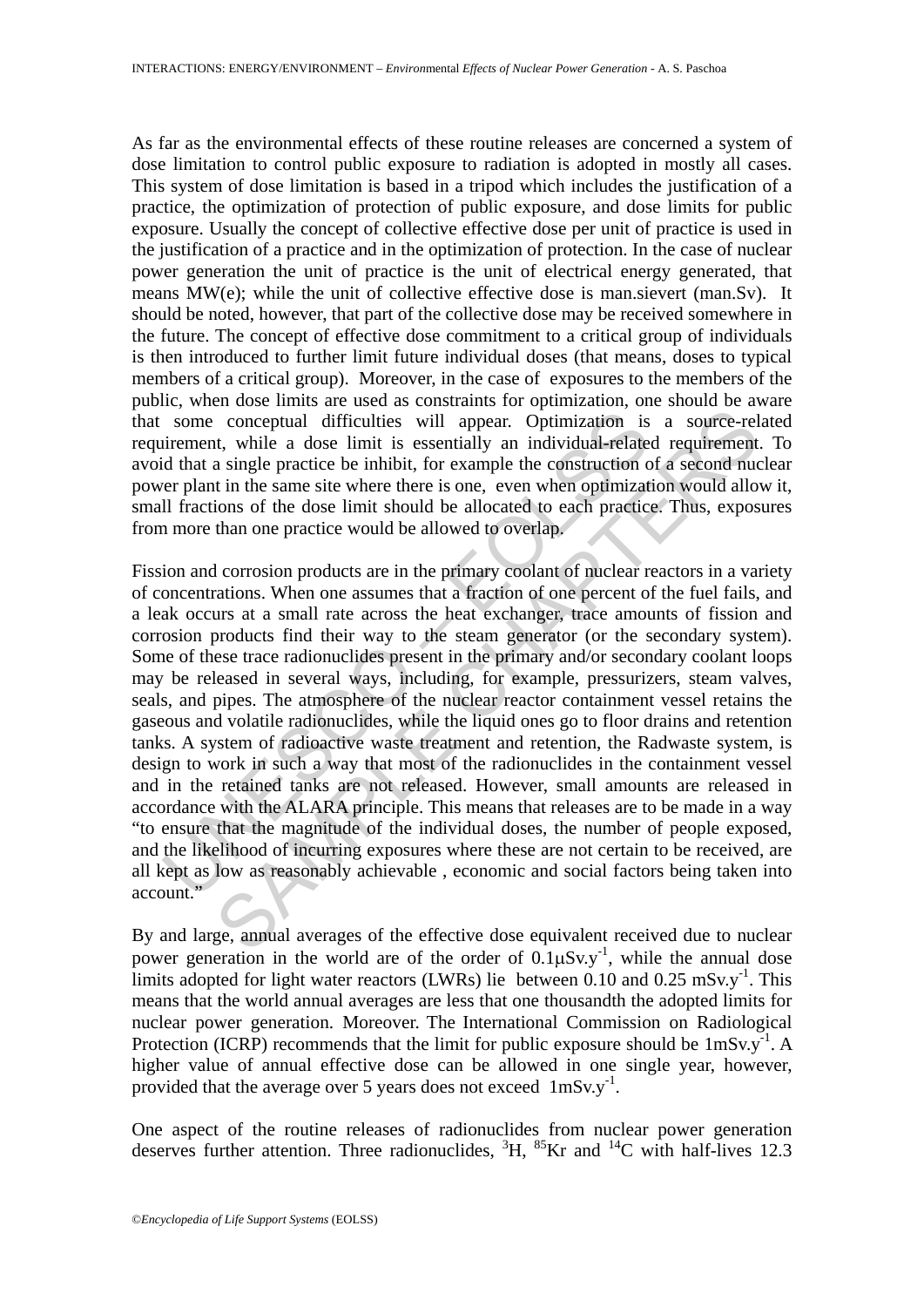years, 10.7 years, and 57,300, respectively, are emitted in gaseous or liquid phases. Because their long half-lives these radionuclides accumulate and circulate in the global environment. Studies on the long term environmental effects of nuclear power generation will need to take into account the overall releases of  ${}^{3}H, {}^{85}Kr$  and  ${}^{14}C$ .

The site of construction of a nuclear power plant should always be chosen to minimize the effects of a potential accident. Before constructing a nuclear power plant in any particular site data are gathered on the local meteorology, population density in the surrounding areas, existing crops, and orography. Such data will be used to make site specific analyses involving real time estimation of accident consequences. Design reactors engineers estimate that a probability of occurring an accident with a nuclear power plant is very low, because they trust the multiple levels of protection against reactor and/or containment failures with significant radionuclide releases. However, models are also selected for calculating doses, health effects, and economic costs due to accidental radionuclide releases from nuclear power plants. Moreover, there are established criteria for preparation and evaluation of radiological emergency response plans and preparedness in support of nuclear power plants.

lels are also selected for calculating doses, health effects, and eco<br>dental radionuclide releases from nuclear power plants. Me<br>blished criteria for preparation and evaluation of radiological er<br>s and preparedness in supp also selected for calculating doses, health effects, and economic costs du<br>also selected for calculating doses, health effects, and economic costs du<br>radionuclide releases from nuclear power plants. Moreover, there<br>criter Atmospheric and terrestrial food-chain transport models are prepared to estimate air concentrations at ground levels and ground contamination concentrations at off-site locations resulting from accidental releases of radionuclides to the atmosphere. An accident may release significant amounts of , for example,  $^{131-135}$ I,  $^{131m, 132}$ Te,  $^{134}$ Cs, and <sup>88</sup>Kr into the atmosphere. The atmospheric pathway will bring these and other gaseous radionuclides into a radioactive plume to be deposited on the ground and to become available for direct inhalation within a short time after an accident. Dose estimates due to short term inhalation are subject to great uncertainties, because the source term is seldom well known. Emergency planning should also contemplate coordinated actions based on the available information to classify the accident and to evaluate the potential off-site consequences and countermeasures to minimize the theoretically predicted consequences. In addition, both short-term and long-term environmental monitoring are required to provide input for models in which decision-making personal base their actions. Personnel monitoring is also required when there are indications that inhalation or ingestion of radionuclides might have occurred. The overall objective of emergency preparedness and response is to prevent or keep to a minimum the radiation dose to the public and workers.

### **2. Nuclear Energy**

Whenever a reaction occurs in which the atomic number, mass number or radioactivity of the atomic nucleus changes energy is released. This kind of nuclear energy arises from the special forces that hold the positive proton and the neutral neutron within the small volume of the atomic nucleus. These special forces are a million times stronger than the chemical bonds that hold together molecules. The binding energy BE that maintains together the components of a stable nucleus is equivalent to the so called mass defect, expressed as  $BE = \Delta m.c^2$ , where c is the electromagnetic constant (the speed of light in a vacuum). The BE is equivalent to the work needed to split up the nucleus into separate protons and neutrons, and is always positive. The BE varies with the size of the nucleus, that means with the number of protons and neutrons in its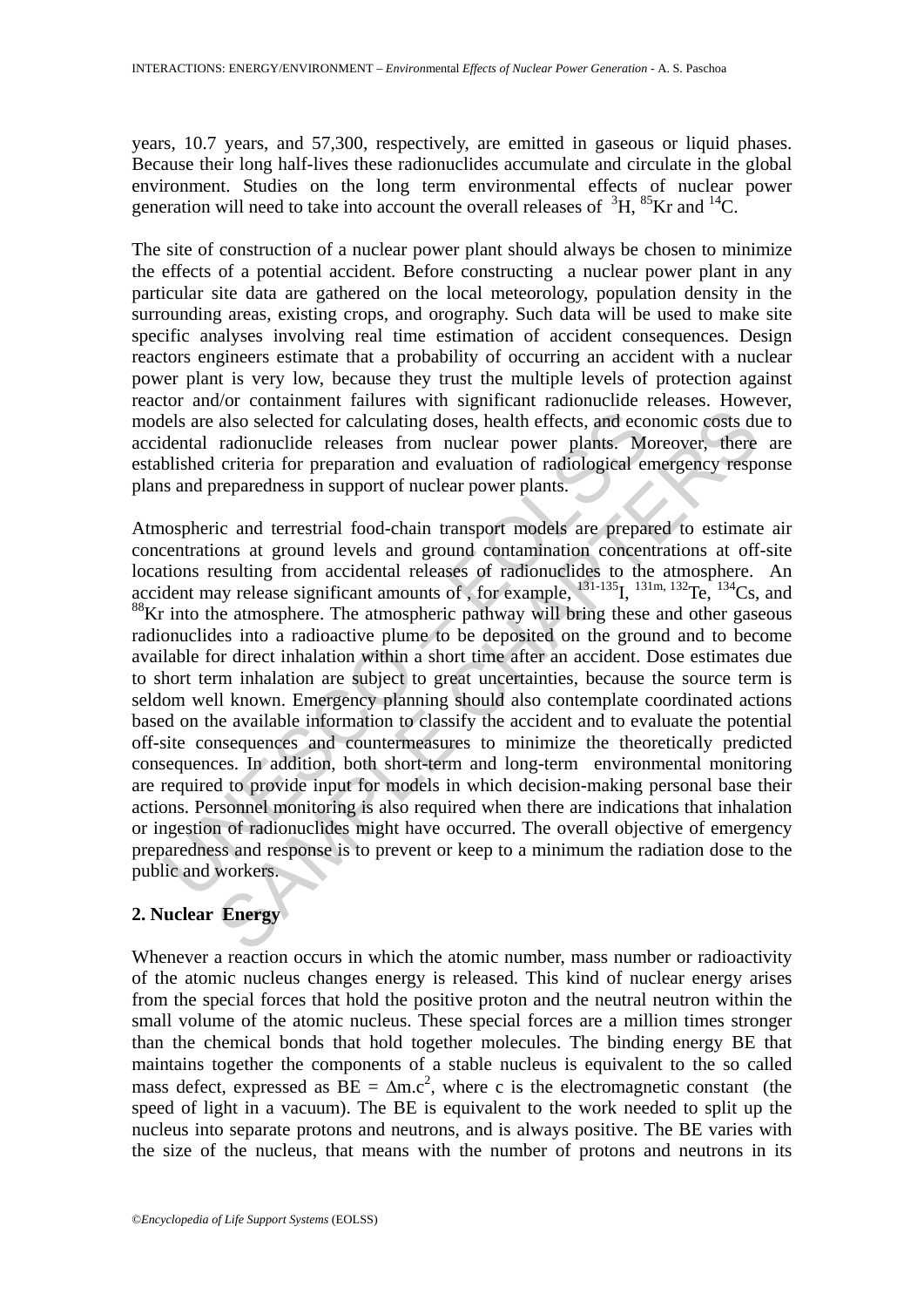or more neutrons, because the neutron-to-proton-ratio of each<br>er than that of the that of uranium. The emission of more than<br>on is the key for the of the energy released by the fission either<br>er generation. A chain reactio The neutrons, because the neutron-to-proton-ratio of each fission product<br>that of the that of uranium. The emission of more than two neutrons<br>the key for the of the energy released by the fission either for military use<br>pr interior. The BE is lower for very lighter elements, increasing steeply as Z increases. Thus, energy can be released by combining two deuterium nuclei to form a helium nucleus. This combination is known as a fusion reaction. The BE curve passes through a maximum at intermediate nuclei, and decreases for heavier nuclei. This means that at some point intermediate nuclei form the most stable elements. For heavier nuclei the BE decreases, indicating that the more positively charged the nucleus becomes, the less stable it is. As a matter of fact, this is why there are not very heavy elements in nature, and all elements heavier than bismuth are naturally unstable (i.e., radioactive). Just before the beginning of WWII it was observed that when the heavy element uranium was bombarded with slow neutrons a violent reaction occurred. This striking phenomenon was correctly interpreted not too much later as the fission of  $^{235}$ U (a less abundant naturally occurring uranium isotope) into two or more lighter elements with release of high amount of energy. One fission is always accompanied by the emission of two or more neutrons, because the neutron-to-proton-ratio of each fission product is lower than that of the that of uranium. The emission of more than two neutrons per fission is the key for the of the energy released by the fission either for military use or power generation. A chain reaction. A nuclear chain reaction is achieved when neutrons released by a preceeding fission are absorbed by surrounding fissile nuclei maintaining an indefinite fission chain. Nuclear energy from fission and fusion have already been used in military weapons, however, only fission has been used as a controlled source for power generation thus far.

- -

-

# TO ACCESS ALL THE **15 PAGES** OF THIS CHAPTER, Visit: http://www.eolss.net/Eolss-sampleAllChapter.aspx

#### **Bibliography**

Department of Energy, DOE (1988) *Data Base for 1988: Spent Fuel and Radioactive Waste Inventories, Projections and Characteristics*. DOE/RW-0006, Rev. 4. Washington, D. C. *This report summarizes the United States data for spent fuel and radioactive wastes until 1988.*

Eisenbud, E. and Gessell, T. (1997) *Environmental Radioactivity from Natural, Industrial, and Military Sources*, Fourth edition, Academic Press, San Diego. *This is an authoritative review of the field of environment radioactivity.* 

Eisenbud, E. and Paschoa, A. S. (1989 ) Environmental radioactivity, *Nuclear Instruments and Methods in Physics Research* **A280**, 470-482. *This article gives a brief overview on the subject of environmental radioactivity.* 

National Council on Radiation Protection and Measurements, NCRP (1984) *Radiological assessment: predicting the transport, bioaccumulation, and uptake by man of radionuclides released to the environment*, NCRP, Bethesda. *This is a book that addresses the subject of assessments of radionuclides released to the environment in routine and accidental cases.* 

United Nations Scientific Committee on the Effects of Atomic Radiation, UNSCEAR (1977) *Sources and effects of ionizing radiation*, United Nations, New York. *This is a compilation of data gathered throughout the world on the sources and effects of ionizing radiation.*